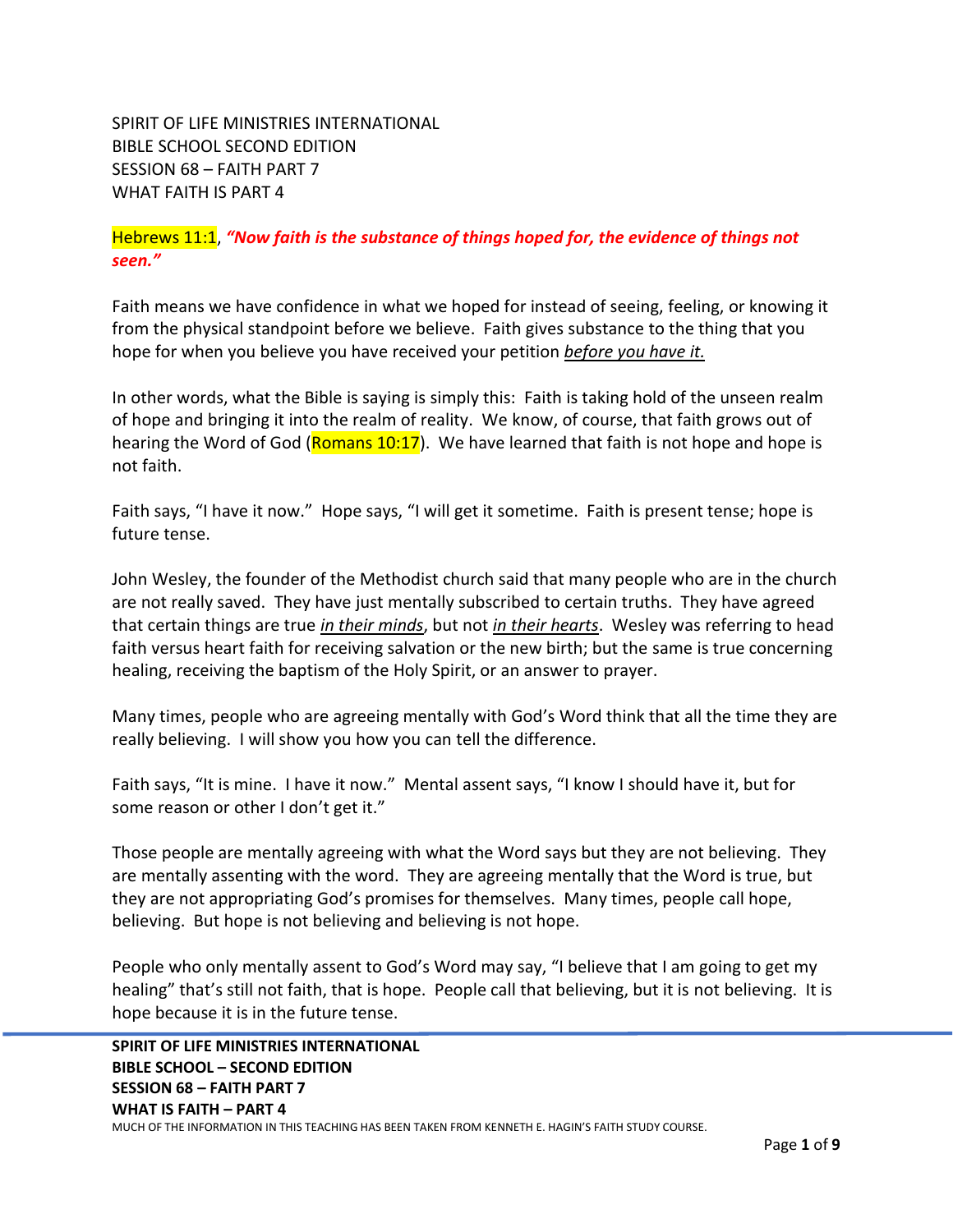Hope won't work for receiving from God. It is faith that receives from God. For example, God gave the Holy Spirit to the Church on the Day of Pentecost  $(Acts 2:1-4)$ . All believers need to do is receive Him. Also, our healing was bought and paid for by the stripes of Jesus and by His redemptive work on the Cross. (Isaiah 53:4-5; Matthew 8:17: I Peter 2:24.) What we as Christians must do, is accept by faith what God has *ALREADY PROVIDED* for us.

## **THOMAS' FAITH VS. ABRAHAM'S FAITH**

Let's look at the difference between head faith and heart faith:

John 20:25-29, *" <sup>25</sup>The other disciples therefore said unto him, 'We have seen the Lord,' but he (Thomas) said unto them, 'Except I shall see in his hands the print of the nails, and put my finger into the print of the nails, and thrust my hand into his side, I will not believe.' <sup>26</sup> and after eight days again his disciples were within, and Thomas with them: then came Jesus, the doors being shut, and stood in the midst, and said, Peace be unto you. <sup>27</sup> Then saith he to Thomas, 'Reach hither thy finger, and behold my hands; and reach hither thy hand and thrust it into my side: and be not faithless, but believing.' <sup>28</sup>And Thomas answered and said unto him, 'My Lord and my God.' 29 Jesus saith unto him, 'Thomas, because thou hast seen me, thou hast believed: blessed are they that have not seen, and yet believed.'"*

Romans 4:17-21, *" <sup>17</sup> (As it is written, I have made thee a father of many nations,) before him whom he believed, even God, who quickeneth the dead, and calleth those things which be not as though they were. <sup>18</sup> Who against hope believed in hope, that he might become the father of many nations, according to that which was spoken, 'So shall thy seed be.' <sup>19</sup>And being not weak in faith, he considered not his own body now dead, when he was about an hundred years old, neither yet the deadness of Sarah's womb: <sup>20</sup>He staggered not at the promise of God through unbelief; but was strong in faith, giving glory to God: <sup>21</sup> And being fully persuaded that, what he had promised, he was able also to perform."*

Can you see any difference between Abraham's faith and Thomas' faith? Decidedly, yes! Thomas said, *"I won't believe unless I can see the print of the nails and see the wound in his side"* (John 20:25). Jesus said, *"…because thou hast seen me, thou hast believed: blessed are they THAT HAVE NOT SEEN, AND YET HAVE believed"* (v. 29).

Then look at Abraham who *"…calleth those things which be not as though they were"* (Romans 4:17). Which faith is Bible faith? Of course, Abraham's faith is, because our text in Hebrews 11:1 says, *"Now faith is the substance of things hoped for, the evidence of things NOT SEEN."*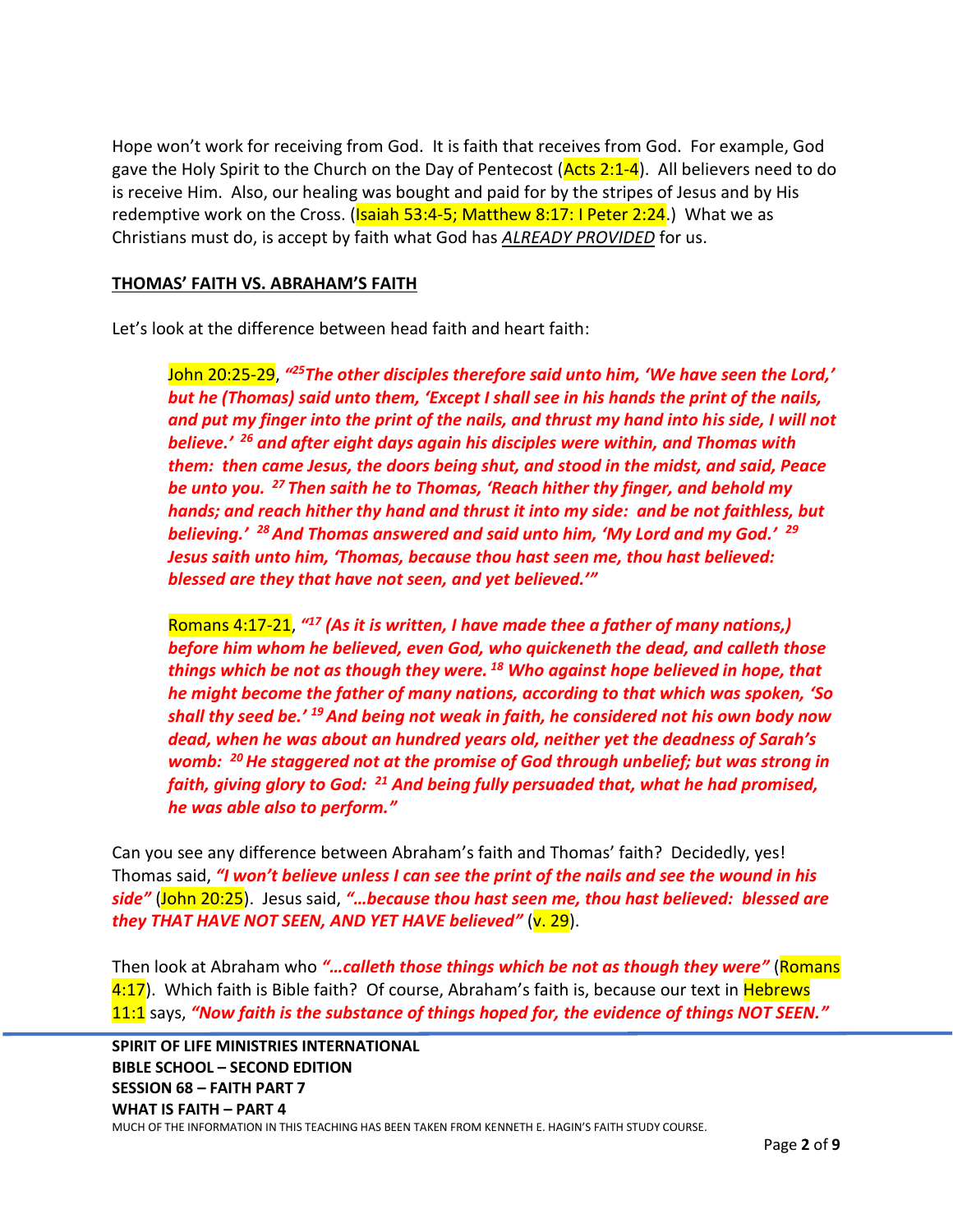Abraham is mentioned in **Hebrews chapter 11** as having faith which pleased God (Hebrews 11:8-12). Abraham's faith was based on *"…being fully persuaded that, what he [God] had promised, he was able also to perform"* (Romans 4:21). Abraham believed God and he believed God's promises.

# **BIBLE FAITH**

Here is a little formula for the faith that pleases God. You can make this Bible faith work for you. It is the same faith that Abraham used, and it worked for him because it is faith that is based on what *GOD* has said.

- 1. Receive God's Word for what you desire to receive from God
- 2. Believe God's Word
- 3. Consider not the contradictory circumstances.
- 4. Give praise to God for the answer

Follow these four steps and you'll always get the desired result because these are four certain or sure steps to deliverance, healing, answered prayers, or what ever it is that you are seeking from God.

Then notice Thomas' faith. Thomas' faith was not based upon what God said: Thomas' faith was based upon what his own physical senses told him. For example, Thomas said he would not believe unless he could *see.*

Many people say, "When I see it or when I feel it then I'll know I have my petition," but that is not bible faith. That's natural human faith and any sinner already has that kind of faith. You see, real faith in God is based upon the Word of God. Real faith in the Word says, "If God says it is true, then it is true." Believing God is believing His word!

Smith Wigglesworth, a great General of faith, once said, "I can't understand God by feelings. I cannot understand the Lord Jesus Christ by feelings. I can understand God the Father and Jesus Christ only by what the Word says about them. God is everything the Word says He is." He went on to say, "We need to get acquainted with the Lord Jesus Christ through His Word."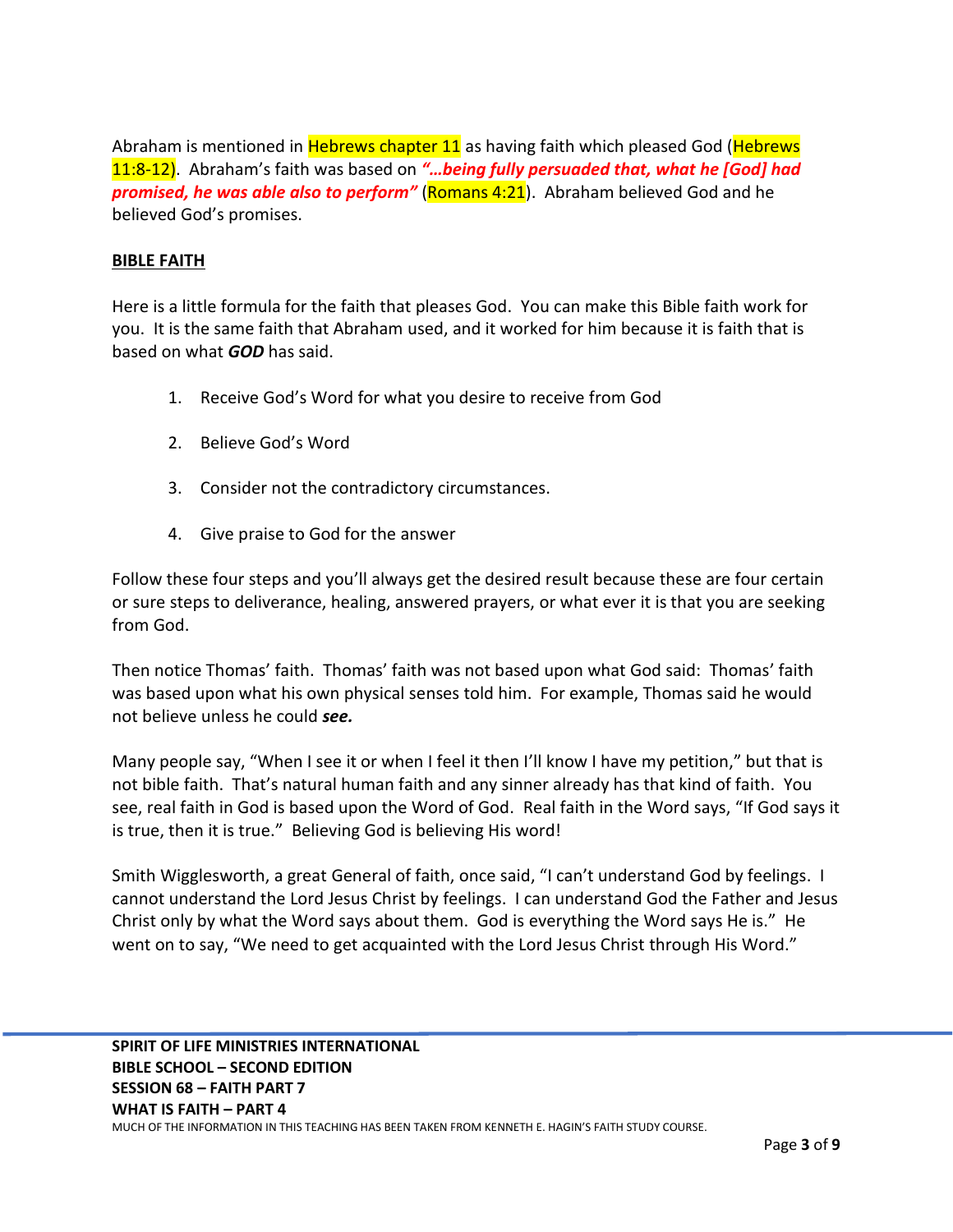Too many people try to get acquainted with God through feelings, and when they feel good, they think God has heard them. But if they don't feel good, they think He is not hearing them. Their faith as based on their feelings, by Bible faith is based upon God's Word.

If God's Word says He hears me, then I know He hears me because He said so, and His Word cannot lie. In other words, if my faith is based upon my feelings, then I am just using a natural human faith. I am trying to get spiritual results with natural human faith, and I cannot do that. I must use scriptural faith, Bible faith, and believe God's Word. If my faith is based upon the Word of God, then I believe the Word regardless of evidence which would satisfy my physical senses.

Too many people are trying to get Abraham's blessing with Thomas' faith, and that just won't work. We who are believers have the Abraham kind of faith because Galatians 3:29 says, *"And if ye be Christ's then are ye Abraham's seed, and heirs according to the promise."* And Galatians 3:7 says, *"Know ye therefore that they which are of faith, the same are the children of Abraham."* We have the Abraham kind of faith. We are not trying to get it; we have it.

A preacher once held a meeting at a church and there was a woman minister who had come forward in the healing line time after time and never got her healing. The Pastor asked the preacher why. He told him that this woman was well know in that area and there were other people who were not responding for healing because they felt that if she couldn't get her healing, they couldn't either.

The preacher holding the meeting asked the Lord to help him understand. If he couldn't get this woman to see where she was missing it and what faith is, at least he wanted the Lord to help him show the people in the congregation what faith is. The Lord told him he wouldn't be able to get her to see it, but to use her as an example so the rest of the congregation could understand what faith is.

When the preacher came to her in the healing line, he prayed for her. When he finished, she began to feel the place on her body where she was sick. Immediately she said, "No, I haven't gotten it yet. Pray again." So, the preacher prayed again, and when he finished, she began to do the same thing.

Finally, the preacher told her, "I'll pray for you one more time and then you can go sit down." When he got through praying the third time, the Lord told him exactly what to do to help the congregation. By this time, she had gone up the aisle and back to her seat. The preacher called her back down from her seat to where he was standing and said, "Sister, I want to ask you a question." She said, "All right, go ahead!"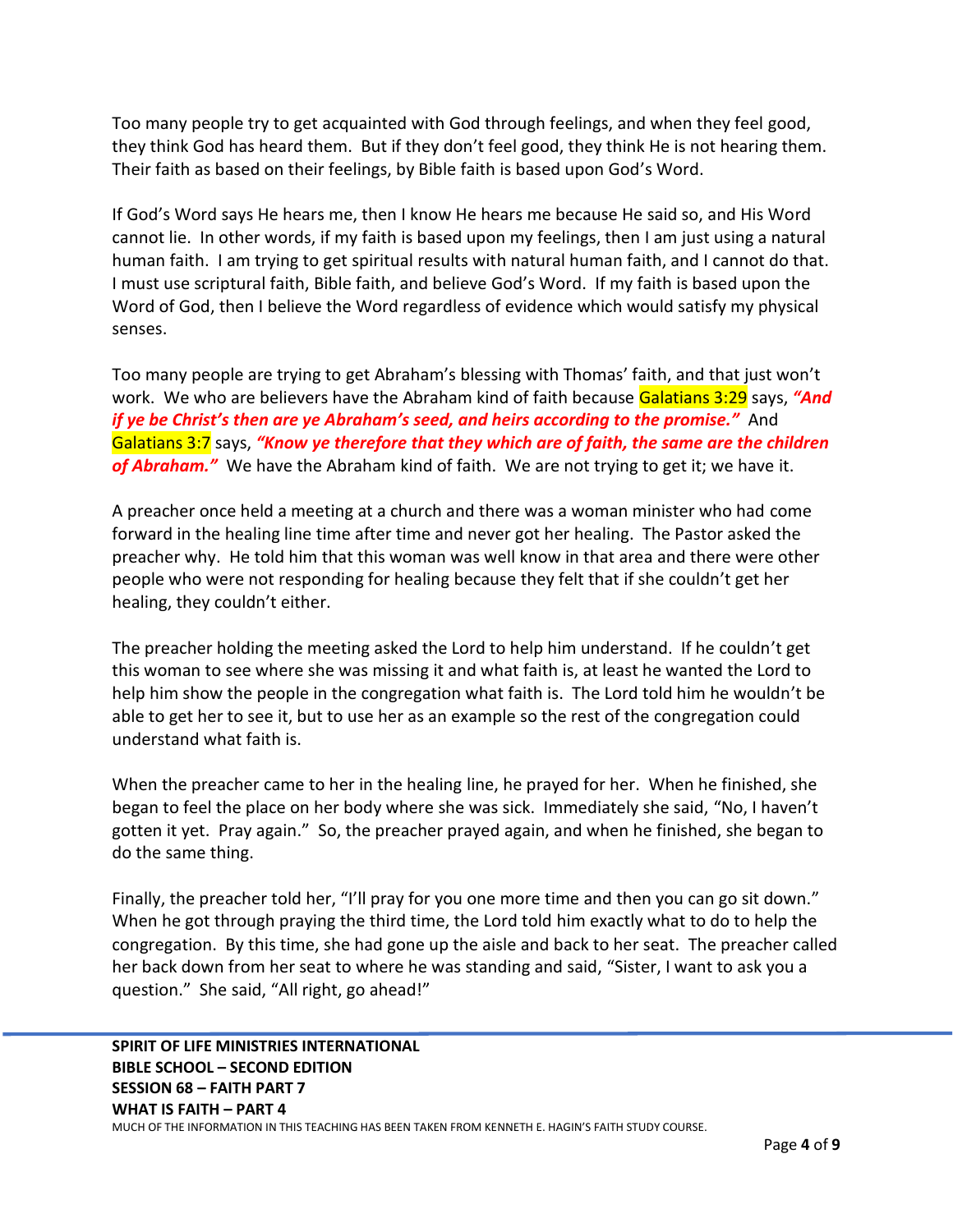The preacher asked her, "When are you going to start believing you are healed?"

"Well," she said, "when I get healed."

The preacher said, "What in the world would you want to believe it then for? You would know it then."

She said, "Say that again."

The preacher made that statement to her four more times, and she never did get it. But the majority of the congregation understood what he said, and afterwards, many of them came into the healing line and were healed.

You see, she was trying to grasp that truth with her mind, but you can't, because your mind can't grasp things in the spiritual realm. But if you listen to your spirit, there's something that responds on the inside of you because your heart knows it is so.

### **DIVINE HEALING IS SPIRITUAL HEALING**

Anyone can believe what he can feel, hear, or see. In the natural realm as human beings, we operate in the physical realm most of the time. And in the natural realm you do have to walk by sight. But I am talking about when it comes to Bible things. When it comes to spiritual things, we don't walk by sight. In the supernatural realm we walk by faith, and not by sight  $\left|\mathbf{l}\right|$ Cor. 5:7).

God's healing is spiritual healing. If medical science heals, it heals through the physical. Christian Science, for example, heals through the mind. But when God heals, He heals through the Spirit.

Spiritual healing – divine healing – is received from God the Father the same way the new birth, which is a rebirth of our spirits is received.

## **SALVATION IS A SPIRITUAL REBIRTH**

You see, when you were born again, it is not your body that is born again, for you still have the same body you always had. The bible says, *"Therefore if any man be in Christ, he is a new creature…"* (II Corinthians 5:17).

That verse is not talking about your body being made new. The new birth does not change the physical man. The new birth changes the spirit man on the inside. After you get saved, the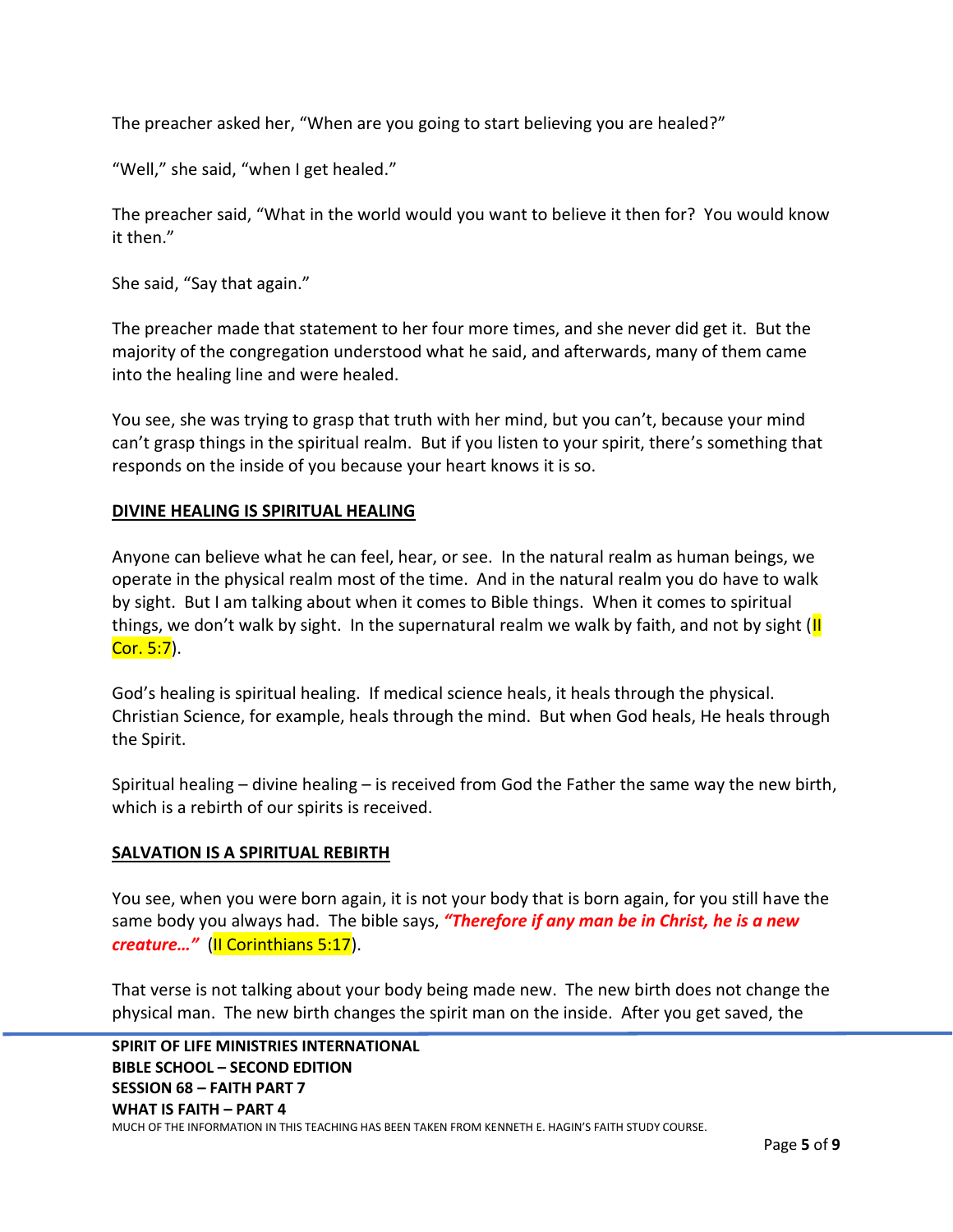man on the inside is to dominate the physical man, and *you will* have to do something with your own body ( $\overline{ICor. 9:27}$ ). But it is the man on the inside, the inner man, that is born again.

The new birth is the rebirth of the human spirit. Jesus said in John 3:6, *"That which is born of the flesh is flesh; and that which is born of the Spirit is spirit."* When a person is born again, you cannot tell just by looking at him what has happened to him on the inside. But in the process of time, it will show up on the outside too.

When a person is born again, you can't tell at that moment just what has happened on the inside of him, because the new birth is a rebirth of the human spirit. If that person walks in the light that he has, it will show up on the outside too.

We have been fooled many, many times by people who have come to the altar. They pray and cry and jump and hug others and act so happy, but then you never see them anymore. All the time we thought they had received something. But in many cases, it was just an emotional experience, but not the new birth.

Then there are other people who come to be saved and aren't emotional at all. By appearance you might wonder if they got anything at all. They aren't at the altar long enough, you think, to receive anything from the Lord. But many of these folks become outstanding Christians during their lifetime.

You see, what happens is our faith many times is based upon our physical senses. Now, I certainly believe in feelings, but I put feelings last when it comes to faith and prayer.

God's Word comes first. Faith in God's Word comes second. And feelings come last. Too many people turn it around and put feelings first, faith in their feelings second, and the word of God last. Those people will never be a success in anything.

Divine healing comes the same way as the new birth. It comes through our spirit. It does not always show up immediately on the outside. Heart faith is Bible faith. Remember, Romans 10:10 says, *"…with the heart man believeth…"* Your heart is your spirit, and healing begins in your spirit. It begins on the inside of you and works to the outside.

#### **RECEIVING THE HOLY SPIRIT IS A SPIRITUAL REALITY**

Whether you realize it or not the same thing is true about receiving the Holy Spirit, or the baptism of the Holy Spirit. Receiving the Holy Spirit is a spiritual experience and not a physical or mental experience. Actually, we may call receiving the baptism in the Holy Spirit an experience, but it is much more than that.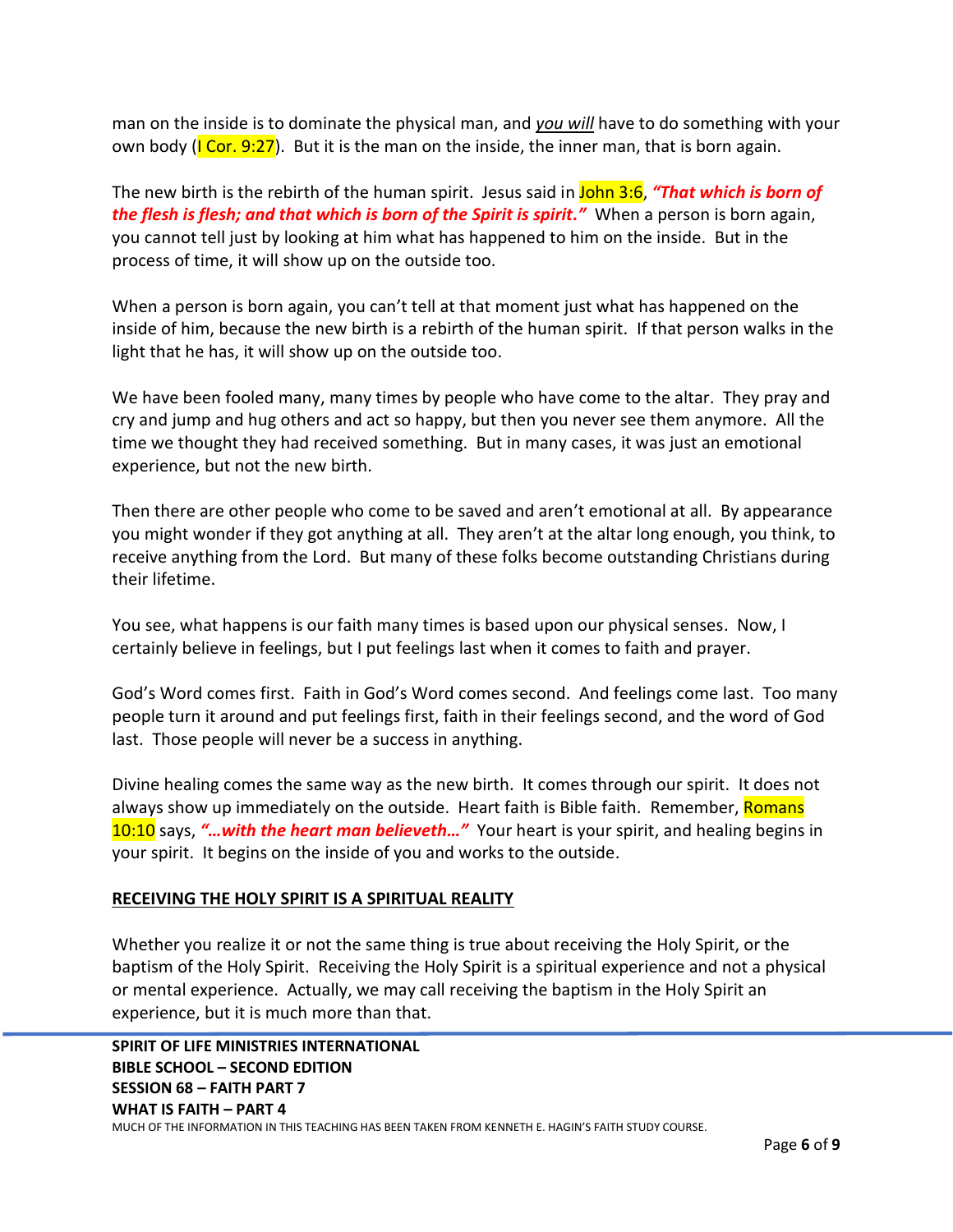In the new birth, the Holy Spirit comes to dwell in your spirit and your body becomes the temple of the Holy Ghost (I Corinthians 3:16; II Corinthians 6:16). Then in the baptism of the Holy Spirit you are filled to a greater measure with the Holy Spirit so that you may live in the power of God to bless others and be a witness. (Luke 24:49; Acts 1:5, 8.)

The only reason your body becomes the temple of the Holy Ghost is that your body is the temple or house of your own spirit, and the Holy Spirit is dwelling in your spirit. You cannot contact God with your mind. God is not a mind. God is a Spirit (John 4:24).

Now again, God is not "spirit" like some people think of "spirit." He is a divine Spirit Being. You see "spirit" to many people just means an influence in the atmosphere somewhere. But God is a divine Personality. You can't contact God with your mind, and you can't contact God with your body. You contact God with your spirit for He is a Spirit Being.

This is exactly where many miss it when it comes to receiving the Holy Ghost. They try to receive the Holy Ghost mentally or they try to receive the Holy Ghost physically. They are wanting a physical experience, but it is a spiritual experience. The only physical part of receiving the Holy Spirit is speaking in tongues. That is, the Holy Spirit will give you utterance, but *you* must yield to the Holy Spirit and speak out the utterance He gives. The utterance the Holy Spirit gives you comes out of your spirit. But you yield to the Holy Spirit and do the speaking.

Paul says in First Corinthians 14:14, *"For if I pray in an unknown tongue, my spirit prayeth, but my understanding is unfruitful."* The Amplified translation reads, *"For if I pray in an [unknown] tongue, my spirit [by the Holy Spirit within me] prays…"* In other words, it is the Holy Spirit within you who gives you the ability speak with other tongues.

Many times, when it comes to receiving from God, it is difficult to get people out of the mental realm, for they must receive from God in the spiritual realm first. Whether people realize it or not, many people are trying to reach out with their minds and mentally receive the Holy Ghost.

## **FLESHLY DEMONSTRATION IS NOT NECESSARY IN RECEIVING THE HOLY SPIRIT**

In receiving the Holy Spirit, it is not necessary for a physical display to take place either. I do not care a thing in the world about physical appearances or actions being displayed when I lay hands on someone to receive the Holy Spirit. What is important is spiritual actions – that is, Bible-based actions. People need to receive the gift of the Holy Ghost that God has already freely given by faith.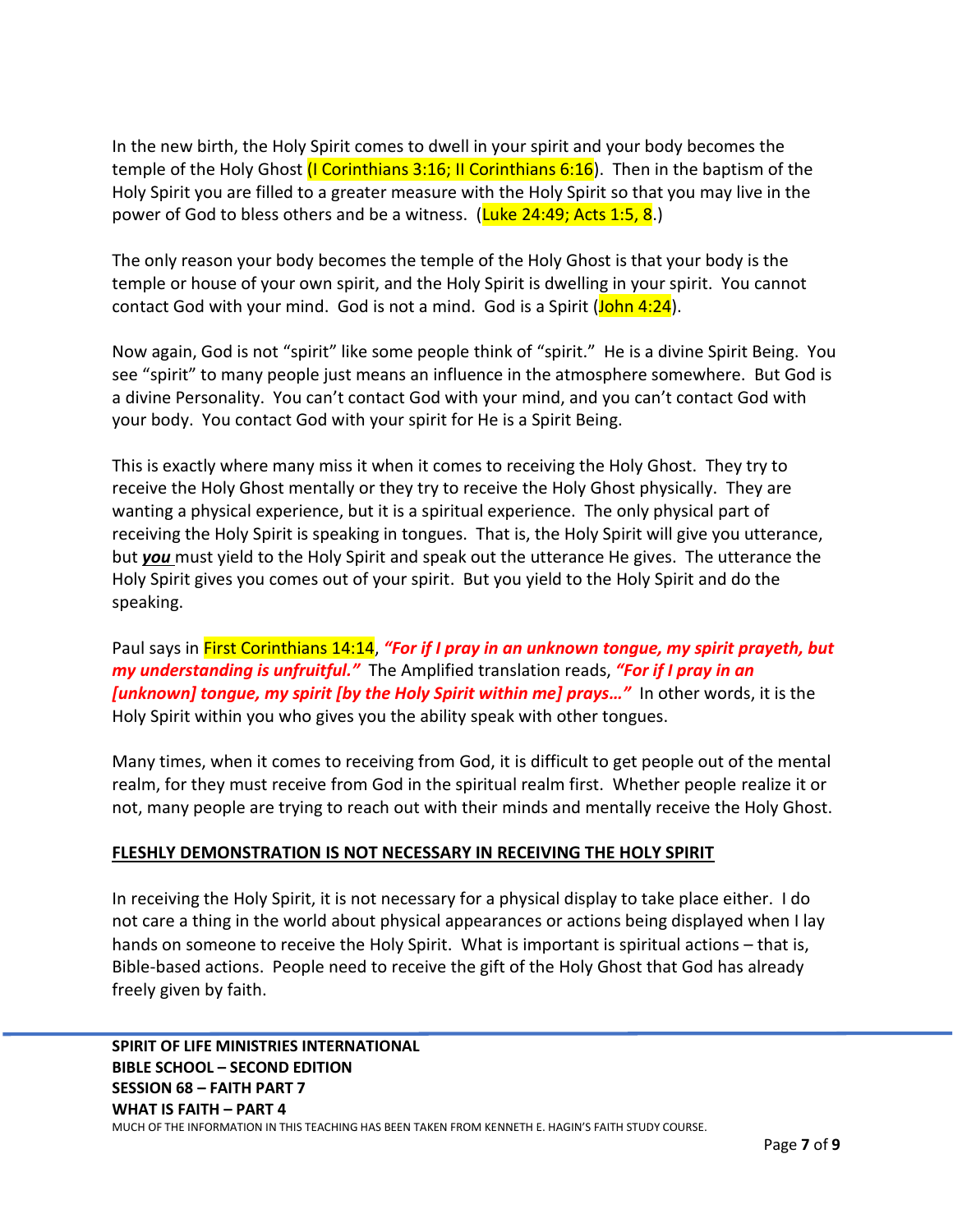I've heard people working at the altar say to those seeking the Holy Spirit, "Holler louder so God will hear you." If God heard people because they hollered louder, then we ought to put a microphone in front of them so they could holler louder.

Teaching like that causes people to think that it is physical action to which God responds. This is not true. God responds to faith ( $Hebrews$  11:6).

Some say they need to raise their hands higher so God will hear. If that were the case, you might just as well go up on the roof of the church and raise your hands, if higher is what it takes. Do you see how ridiculous that sounds?

Doing things such as hollering louder and raising your hands up higher are just physical actions that won't necessarily produce any lasting spiritual result. When people do these things and receive the baptism of the Holy Spirit, and the emotional actions subside, they are likely to say, "Maybe I didn't receive after all."

Receiving the Holy Spirit is not an experience. It is way more than that. It is receiving the Holy Spirit, the divine Third Person of the Godhead. And He comes to make His home in the believer's heart.

# John 14:16, *" <sup>16</sup> And I will pray the Father, and he shall give you another Comforter, that he may abide with you forever."*

The Holy Spirit comes to live and dwell in you, and then you must learn to respond to Him. When you receive the infilling or baptism of the Holy Spirit, He will give you the utterance, but you are to respond to Him by *you* doing the speaking. Many people fail here because they base their faith on physical evidence. They don't believe they have received the Holy Ghost until they speak in other tongues. That is wrong. They must believe that they have received the Holy Spirit, then He will grant the utterance.

Don't get the cart before the horse! In Acts 2:4 it says, *"And they were all filled with the Holy Ghost…"* If you stop reading there, it just says they were all filled. But keep reading, *"…they were all filled with the Holy Ghost, and [THEY] began to speak with other tongues."* They began to speak with other tongues after they were filled.

## **DON'T TRY GOD'S WORD – BELIEVE AND ACT ON IT!**

God's Word works for everyone if the person will only believe it, not try to believe. The Word will not work if you just try it or hope it will work. No, it is believing faith, apart from physical circumstances that gets the job done.